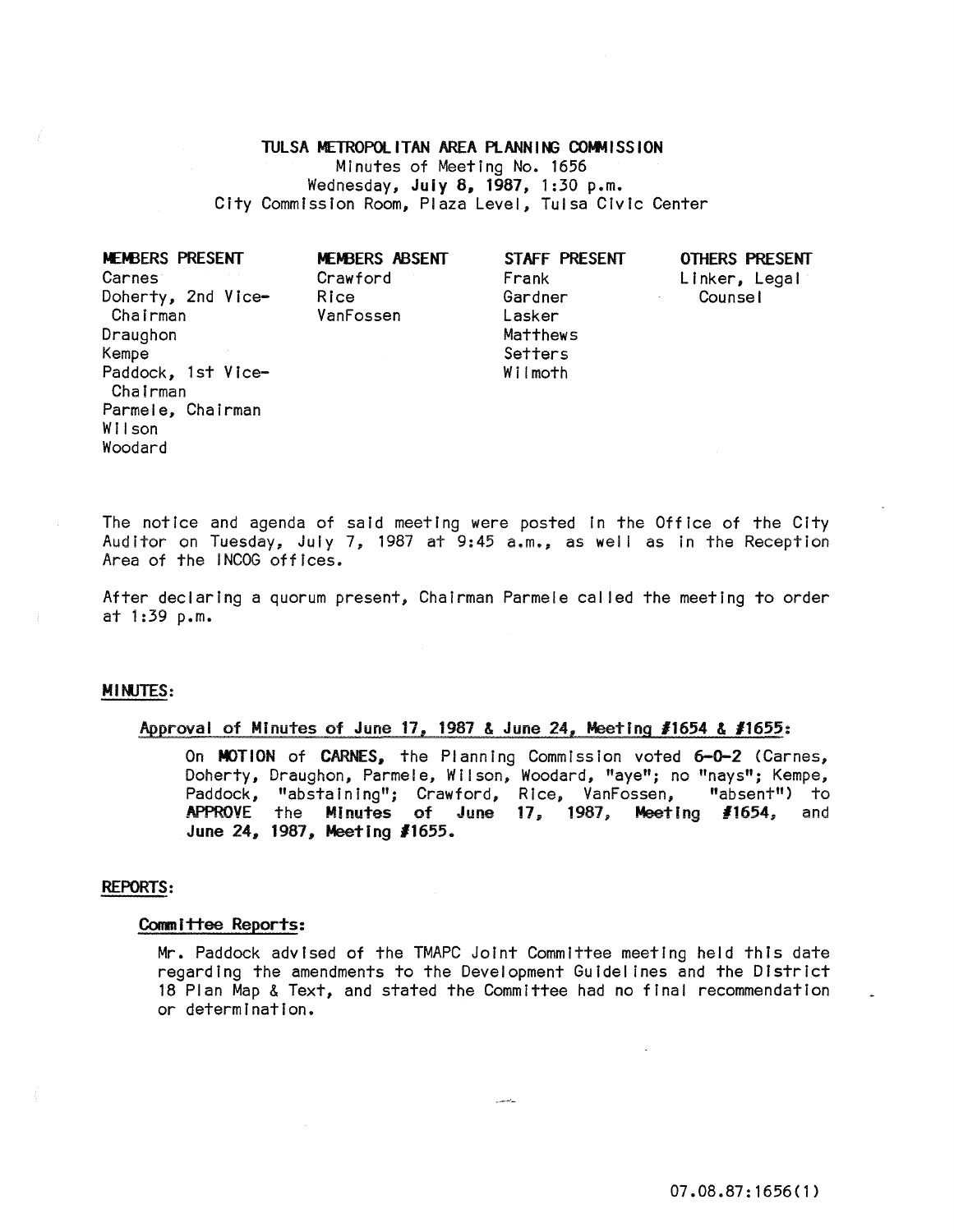# Director's Report:

Mr. Jerry Lasker, INCOG Director, advised that the lawsuit involving the Creek Expressway, filed by Mr. John Reidel, was thrown out of court, and work on the Environmental Impact Statement (EIS) was being continued. Mr. Lasker commented that Mr. Linker and the City Legal Staff had done a good job In defending the City on this case. Ms. Wilson Inquired as to the time required for completion of the draft of the EIS, and Mr. Lasker stated there was a 12 month projected time frame In order to complete the public reviews and hearings.

In regard to the relocation of the INCOG offices, Mr. Lasker announced the lease had been signed for space In the 201 Executive Center and the move was scheduled for September 1st.

# **PUBL IC HEARING:**

(continued from June 24, 1987)

PUBLIC HEARING TO CONSIDER APPROVAL OF AMENDMENTS TO PARTS OF THE COMPREHENSIVE MASTER PLAN, BEING THE METROPOLITAN DEVELOPMENT GUIDELINES, ZONING MATRIX, DISTRICT 18 PLAN MAP AND TEXT, PERTAINING TO ESTABLISHMENT OF SPECIAL CONSIDERATION AREAS FOR LOW AND MEDIUM INTENSITY DEVELOPMENT, POLICIES FOR IMPLEMENTING CORRIDOR ZONING, REDEFINING SPECIAL DISTRICTS AND RELATED MATTERS.

# Comments & Discussion:

**Mr.** Jim **Poe** (5808 East 63rd Street), attorney and a resident of the Hidden Valley Addition In District 18, voiced strong objection to the proposed Special Consideration Areas, specifically Area #11 (the west side of South Sheridan between East 62nd and 70th Streets). Mr. Poe stated he was representing the views of approximately 300 Tulsans tn this area who have signed petitions opposing the proposed change to the Comprehensive Master Plan. Mr. Poe referenced his letter previously submitted to the Commission requesting this area be deleted from the proposed Special Consideration Areas, as the residents felt this would open up the area for strip zoning. He also voiced concerns as to the potential effect of these amendments on escalation of future litigation In the District Courts. In regard to this, the Commission agreed to request an opinion from the City's Legal Department. Mr. Poe submitted photos of the subject area looking down the hill at 61st and Sheridan.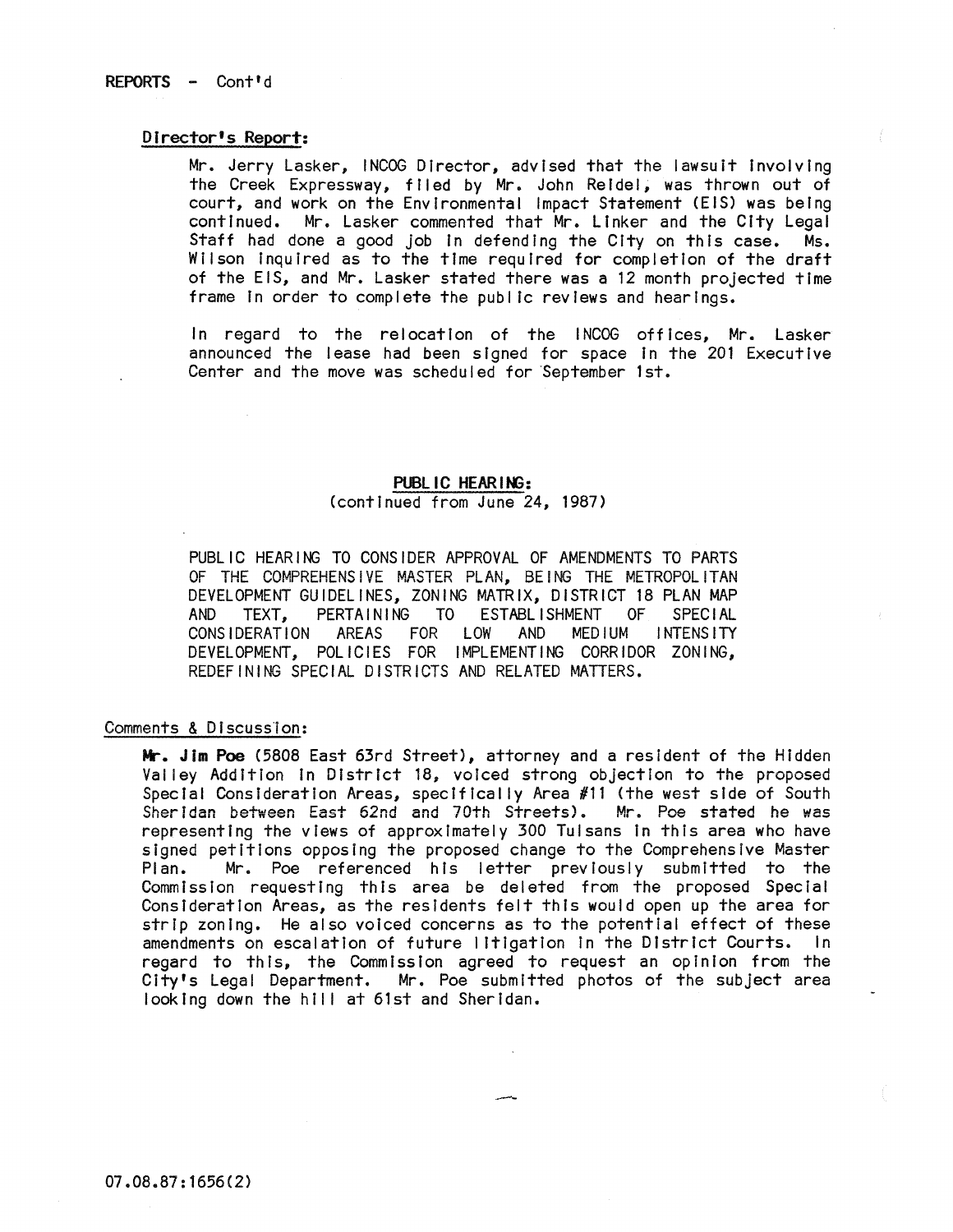# PUBLIC HEARING - Cont'd

Mr. Doherty stated that he had been one of the main proponents for Inclusion of this specific area as a Special Consideration Area, but he now felt that this deserved separate consideration and, perhaps, more discussion with the residents of the Hidden Valley Addition. Therefore, he moved that Special Consideration Area #11 be deleted from further consideration In amending the District 18 Plan Map and Text.

Mr. Paddock commented that he mayor may not be In favor of. eliminating Area #11 as he did not I ike to do this "piecemeal", and he felt the Commission should review all of the areas before taking a final vote. Therefore, he would be voting against the motion to delete Area  $#11$  at this time. Chairman Parmele agreed with Mr. Doherty based on the comments at the previous hearing and Committee meeting In opposition to Including Area #11; therefore, he would be voting In favor of the motion.

**Mr.** Terry Young (PO Box 3351, Tulsa) remarked he supported Mr. Doherty's motion and, while being surprised at the number of the Special Consideration Areas, he did not feel that all of these areas should be<br>brought in by amendment automatically. Mr. Young pointed out that the brought in by amendment automatically. only area In District 18 that was specifically requested was that area by Woodland Hills Mall, and he suggested that this area may, in fact, be the only amendment to District 18 that the Commission would want to consIder at this time.

Mr. Gardner advised that Staff had previously stated that, If the Commission chose to ei Iminate Area #11 from the process, then Staff had no problem with this. However, If Mr. Young was suggesting that all the Special Consideration Areas be eliminated at this time except the area he ad under application by Woodland Hills Mall (Z-6166/PUD 179-0), then this would be Inappropriate and Staff would recommend denial and suggest leaving the Guidelines as is, because special treatment should not be given to just one location. Mr. Young clarified he was not Intending his area be given special treatment, but was merely suggesting the Commission consider each area as they came up, in lieu of considering them all at one time.

Mr. Doherty stated the purpose of nls motion to ei iminate Area #11 was primarily to accommodate the wishes of a vast number of people voicing opposition. He commented that the Commission had not heard opposition, to any degree, from any of the other Special Consideration Areas. Mr. Doherty reiterated that his motion was only for Area #11, and the other areas should be considered In the manner proposed.

# TMAPC ACTION: 8 members present

On MOTION of DOHERTY, the Planning Commission voted 7-0-1 (Carnes, Doherty, Draughon, Kempe, Parmele, Wilson, Woodard, "aye"; no "nays"; Paddock, "abstaining"; Crawford, Rice, VanFossen, "absent") to DELETE the Low Intensity Special Consideration Area #11 (the west side of South Sheridan between East 62nd and 70th Streets) from the proposed amendments under consideration for the District 18 Plan Map and Text.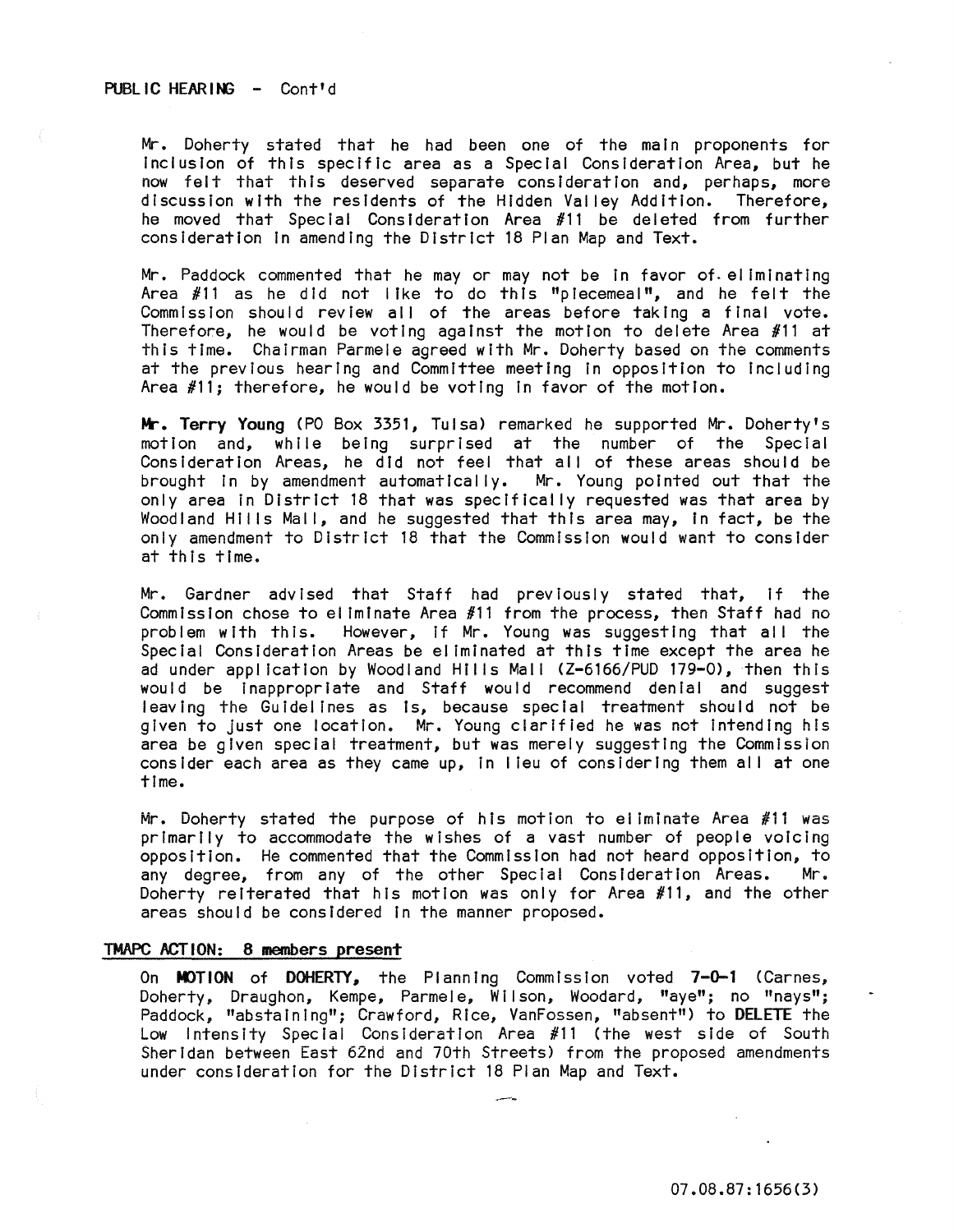Mr. Paddock commented that he has never been in favor of planning or zoning on the basis of a plebiscite. He stated that just because there were people In attendance who opposed these amendments, particularly Area  $#11$ , it did not mean that there were not other areas deserving the same consideration, even though the citizens may not have been able to attend the hearing to protest. Therefore, he chose to abstain on the vote.

### Additional Comments and Discussion:

Chairman Parmele called for discussion on the Development Guidelines and/or the remaining amendments to District 18 Plan Map and Text.

Ms. Virginia Poe (5808 East 63rd Street), Co-Chairman of District 18, stated that there was a strong consensus of opposition in the District to<br>any further commercialization of residential Tulsa. Ms. Poe asked the any further commercialization of residential Tulsa. Commission to consider the legal precedent that may be established by making these changes In the Comprehensive Master Plan, and she agreed the Special Consideration Areas should be considered Individually.

In regard to the Development Guidelines, Mr. Young stated he felt the proposed amendments recognizing low and medium Intensity development areas reflected changes In attitudes, physical facts and changes In the Tulsa economy since the 1974 adoption of the Guidelines. He urged the TMAPC to approve the amendments to the Development Guidelines as proposed.

Mr. Gardner reviewed the suggestions and comments of the Committee as to changes or modificatIons, and acknowledged the TMAPC Committees did not have a consensus for adoption of the Guidelines. He advised the primary modification was to the terminology "Linear Development Areas (LDA)" In I leu of Special Consideration Areas, which has been used previously in the Comprehensive Plan with a different connotation.

Mr. Doherty moved for adoption of the Development Guidelines as modified and amended this date. Ms. Wilson stated she was in agreement with the majority of the proposed changes, with the exception of the linear development areas, as she was not convinced this was good long-range planning. She commented she still had concerns that, even though the Commission feels they are not directing zoning In the Guidelines, this may unintentionally happen by al lowing or encouraging certain Intensities at some locations. Ms. Wilson stated she felt there was a need for a good working relationship between the Zoning Code, the Development Guidelines and the Major Street and Highway Plan, and that the proposed linear development areas were I Ike "little cancers". Therefore, she did not feel It was In the best Interest of the City to entertain such an Idea. Ms. Wilson added she did not feel it was a good working document, as she did not 1 Ike the concept and would, therefore, be voting against the motion.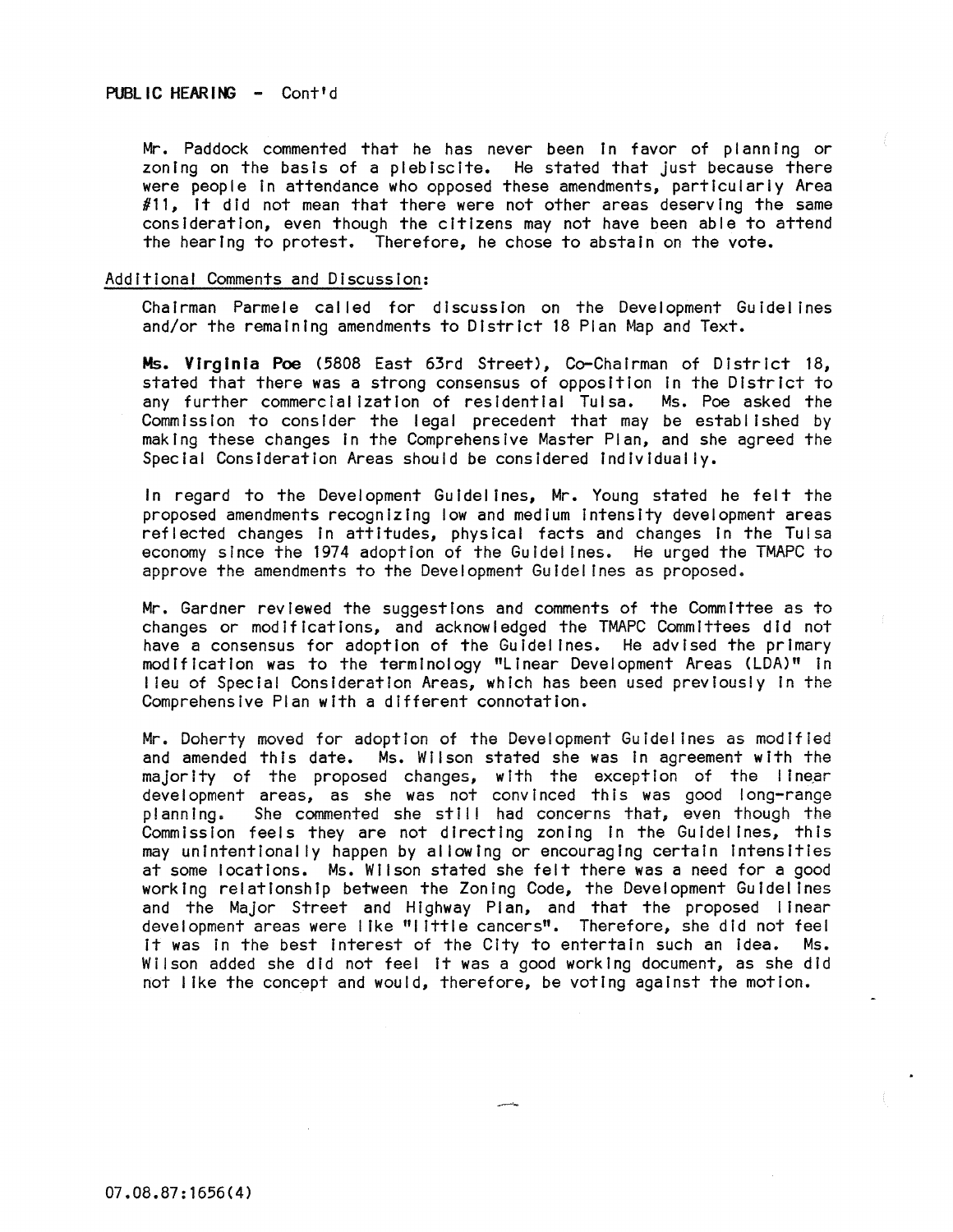Public Hearing - Cont'd

Mr. Draughon Inquired If the same criteria was used to determine each of the proposed LDA's, and why the different areas should be considered separately. Mr. Gardner advised the same criteria was used for each area with the only difference being a determination of low or medium intensity.<br>He reviewed the criteria used. Mr. Draughon stated he had the same Mr. Draughon stated he had the same feeling about these changes as Ms. Wilson, and he was not prepared to vote for these amendments at this time.

Mr. Paddock advised he was not comfortable at this point In voting for the motion made by Mr. Doherty. He advised that he had been away for some time and had some reservations that left him unprepared to vote at this time on a matter with such Importance. Mr. Paddock commented he needed additional time to consider how he really felt about this, and whether or not some further changes should be proposed.

In response to Ms. Wilson, Mr. Doherty commented that the only way these areas could expand was through a vote of the TMAPC, and he would not, without very careful consideration, vote to expand any of the areas. Mr. Doherty continued by stating that these areas recognized physical facts, and the TMAPC could not be In a position of planning In a vacuum, and If the Commission tried to plan to theory, then it would be a great disservice to the City. Ms. Wilson stated that, should the motion be amended to exclude the LDA's at this time, then she could vote for the motion on the Development Guldel ines.

Chairman Parmele, referring to the introduction to the Development Guidelines (page one), stated that several months ago the TMAPC Instructed Staff to examine the Guidelines, specifically with reference to a rezoning and PUD application in the Woodland Hills Mall area. This was done as it was felt, at that time, there were areas within the City of Tulsa that, because of existing physical facts, because of zoning that was already In place and developed, and because of street (expressway) construction, that these areas might merit special consideration for low or medium intensity development. Chairman Parmele commended Staff on an excel lent job, and he considered what was being done to the Development Guidelines a big step forward for Tulsa.

After a brief recess, Mr. Doherty withdrew his earlier motion and moved to continue the public hearing Items to July 22, 1987. In reply to Mr. Draughon, Chairman Parmele explained that the public hearing Item regarding District Plan Map and/or Text changes for Districts 2, 5, 6, 7, 8, 9, 10, 17, 18 and 26 would also have to be continued, as these related to the amendments to the Development Guidelines and could not be discussed<br>until the amended Guidelines were adopted. However, Chairman Parmele until the amended Guidelines were adopted. stated that those In attendance on this Item would be allowed to address the Commission.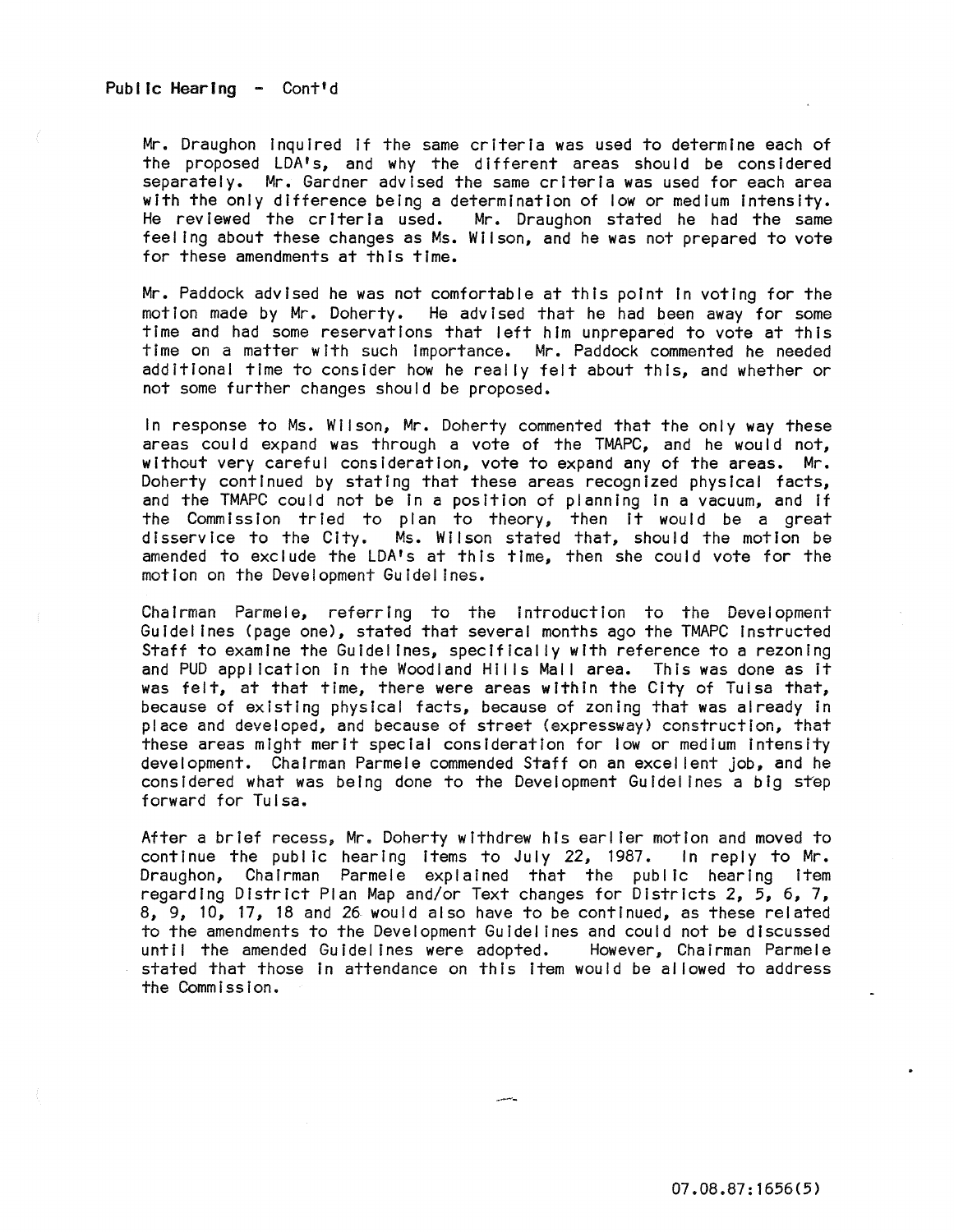Public Hearing - Cont'd

# TMAPC ACTION: 8 members present

On MOTION of DOHERTY. the Planning Commission voted 8-0-0 (Carnes, Doherty, Draughon, Kempe, Paddock, Parmele, Wilson, Woodard, "aye"; no "nays"; no "abstentions"; Crawford, Rice, VanFossen, "absent") to CONTINJE Consideration of the Public Hearings regarding amendments to the Development Guidelines, the District 18 Plan Map & Text and related items, and amendments to the District Plan Map and/or Text for Districts 2, 5, 6, 7, 8, 9, 10, 17, 18 and 26 pertaining to establishment· of Special Consideration Areas (i.e. Linear Development Areas) for low and medium Intensity development, housekeeping amendments and related Items, until Wednesday, July 22, 1987 at 1:30 p.m. in the City Commission Room, City Hall, Tulsa Civic Center.

### Continued Discussion:

Ms. Pat FIsher (9650 East 27th Street) voiced strong opposition to the proposed changes to the Comprehensive Master Plan. She stated that, as a flood victim, she feared these changes would adversely affect the Mingo Creek Flood Basin.

Mr. Paddock requested Staff respond at the next meeting to a mailed<br>objection by Mr. Ray Cosby in regard to the proposed amendments. Mr. objection by Mr. Ray Cosby in regard to the proposed amendments. Paddock also requested Lega!'s opinion on the statements made by Mr. Poe regarding the potential affect of the amendments on future litIgation.

Mr. Arthur H. Noe (9635 East 28th Street) expressed objections to any rezoning In the Mingo Creek area. Mr. Paddock pointed out that the TMAPC was not considering any zoning changes at this time, but only amendments to the Development Guidelines, which were a part of the Comprehensive Master Plan.

Ms. Dane Matthews advised of a request from District 8 for a two month continuance on consideration of the Linear Development Areas in this district. As the TMAPC I faison to this district, Chairman Parmele advised receipt of the continuance letter this continue. However, he felt that two months was too long of a delay, and this district has had the same opportunity as the other districts to attend these hearings and Committee meetings, as all the districts under consideration were notified. Mr. Paddock agreed with Chairman Parmele that a two month delay was Inappropriate and he felt the Commission should proceed with this matter as soon as possible.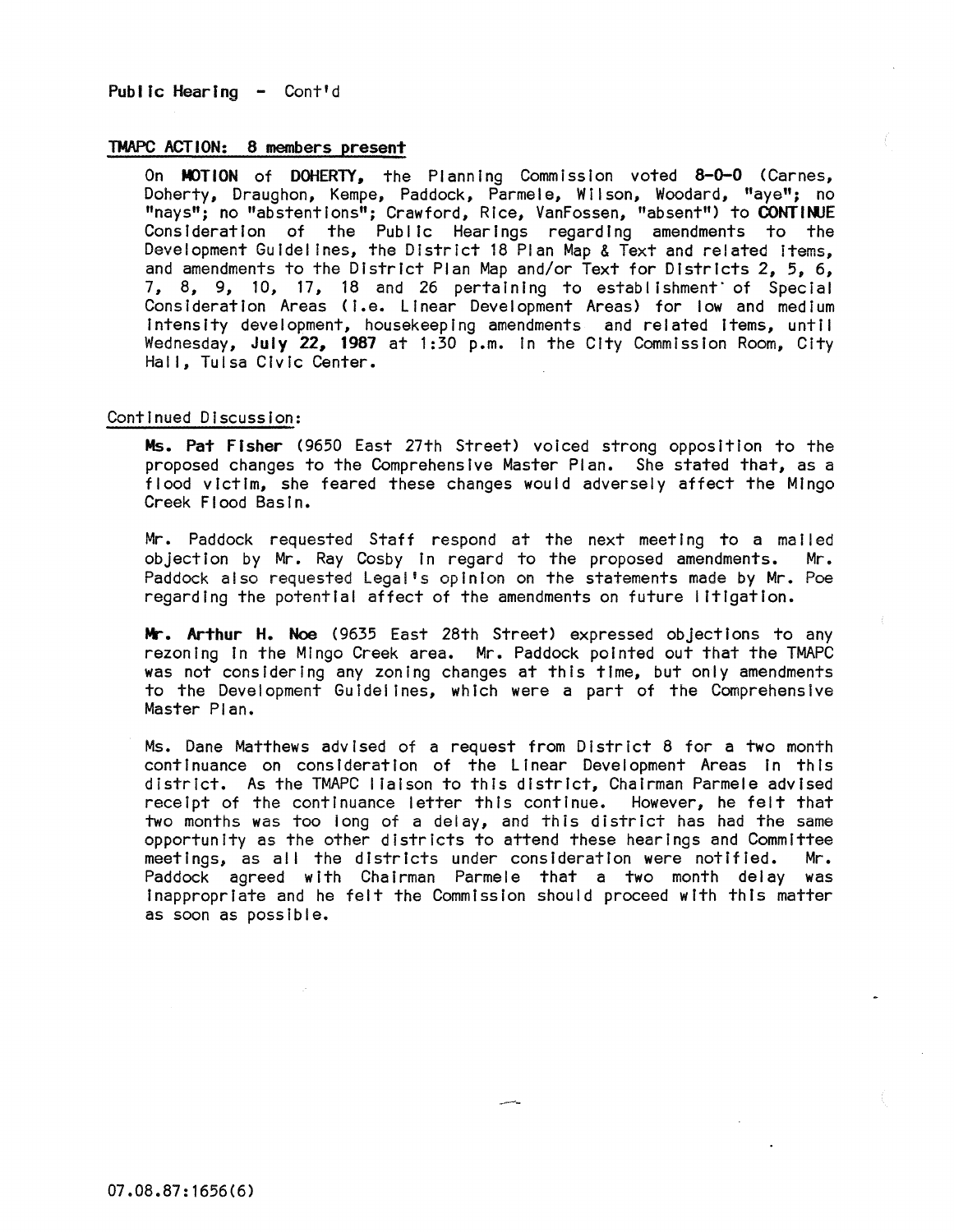### SUBDIVISIONS:

EXTENSION OF APPROVAL: (1 year recommended)

Woodland View Park South Amended (3693) East 59th & South 87th East Ave (RS-3)

lansing Industrial Park II (3602) SW/c of Pine & North Lansing (CH, CS, IL)

Mr. Doherty Inquired If these were the first requests for extension. Mr. Wilmoth advised that Woodland View Park South had been extended previously; however, Staff had no problem with this request.

#### TMAPC ACTION: 8 members present

On MOTION of CARNES, the Planning Commission voted 7-1-0 (Carnes, Doherty, Kempe, Paddock, Parmele, Wilson, Woodard, "aye"; Draughon, "nay"; no "abstentions"; Crawford, Rice, VanFossen, "absent") to APPROVE the One Year Extension of Approval for Woodland View Park South Amended and lansing Industrial Park **II,** as recommended by Staff.

# REQUEST FOR WAIVER (Section 260):

BOA 14523 (Unplatted) (1302) 4431 North Cincinnati Avenue (CS)

This is a request to waive plat on a small unplatted commercial tract at the above address. The Board of Adjustment Is to permit a temporary tent revival meeting. Since the use is temporary, is zoned commercial, and nothing Is being changed permanently. Staff recommends APPROVAL as requested. (Any I Imitations on use, etc. wll I be placed on the applicant by the BOA.)

#### TMAPC ACTION: 8 members present

On MOTION of WOODARD, the Planning Commission voted 8-0-0 (Carnes, Doherty, Draughon, Kempe, Paddock, Parmele, Wi Ison, Woodard, "aye"; no "nays"; no "abstentions"; Crawford, Rice, VanFossen, "absent") to APPROVE the Request for Waiver for BOA 14523, as recommended by Staff.

07.08.87: 1656(7)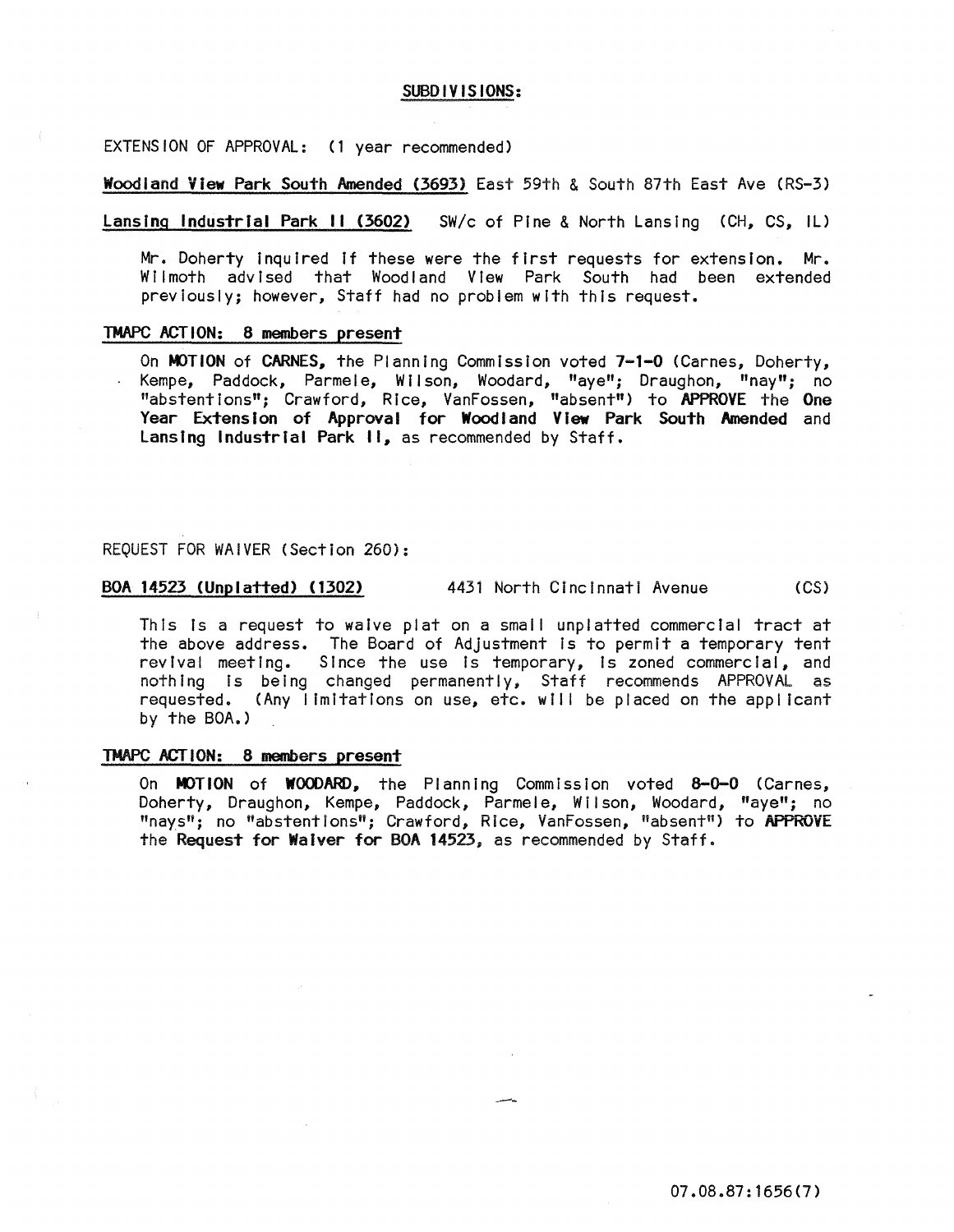## LOT SPLIT FOR WAIVER:

l-16825 Veltman (1993) West of the *SWlc* of 37th & Yorktown Place (RS-2) (continued from June 17, 1987)

This is a request to split a large irregularly shaped tract into four lots. The applicant has Indicated that the existing residence Is to be removed. This lot split will require a variance because the applicant proposes a mutual access and utility easement In order to al low access by a private road.

Staff recommended approval, subject to the fol lowing conditions:

- (1) Approval from the Board of Adjustment for case 14516 for the above mentioned variance (lot frontage).
- (2) Approval from the Water and Sewer Department for access to all lots. Sewer extension required. Water extension required, 6" and 4" with hydrant.
- (3) Any utility easements that may be necessary In order to service the newly created lots. (11' perimeter easement.)
- (4) Grading and drainage plan approval by Department of Stormwater Management through the permit process. On-site detention required. Class A Watershed permit required. Minimum floor elevations may be required. Do not block conveyance of surface run-off.
- (5) include language In mutual access and utii lty easement for repair of paving and landscaping.

The TAC voted unanimously to recommend APPROVAL of L-16825, subject to the conditions outlined by Staff and TAC.

### Comments & Discussion:

Mr. Wilmoth reviewed the TAC recommendation and stated that the drawing show Ing three lots was a compromise suggested by Staff and was not submitted by the applicant, who stili wants this spilt Into four lots. Mr. Wilmoth pointed out that applicant's proposal for four lots would front on a private driveway which was a portion of the old Terwilleger Boulevard right-of-way. He stated this right-of-way was closed by ordinance several years ago.

Mr. Gardner commented this was a classic confrontation between an area developed to RS-l or greater standards, but was zoned RS-2. He pointed out that the four lot proposal exceeds RS-2 standards, while the alternate plan for three lots would exceed RS-l standards.

# Applicant's Comments:

Mr. Pat Fox (2622 East 21st Street) an architect representing the applicant, compared the average lot size to those In the area, and pointed out that some existing lots were smaller In size than any of the proposed four lots, and the zoning would allow up to five lots. Mr. Fox addressed stormwater concerns, stating that detention would be provided according to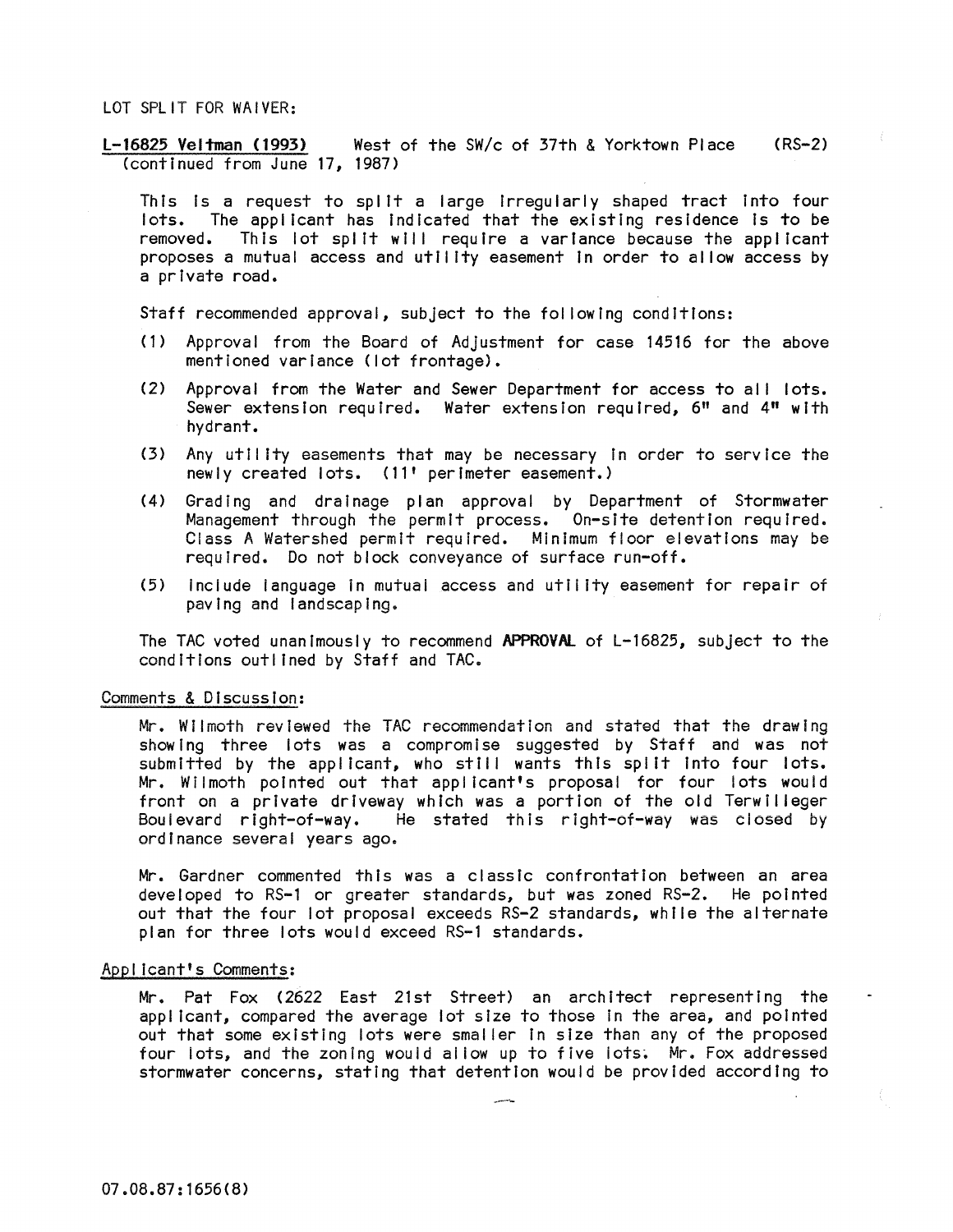# $L-16825$  Veltman - Cont'd

DSM requirements. He advised the applicant intended to preserve the country atmosphere of the neighborhood, and would be living In one of the four homes proposed. Chairman Parmele inquired if the applicant had considered the suggested three lot compromise. Mr. Fox stated that, based on his knowledge of the economics of the project, this would be out of the question (i.e. an "all or none" situation).

In regard to the street requirements, Chairman Parmele asked Staff to comment on the difference between going through the lot split process versus replatting. Mr. Wilmoth stated that all the requirements for this would be Identical whether for platting or a lot split. He commented that, with a dedicated street, the applicant could meet a 9,000 square<br>foot minimum. Mr. Wilmoth reiterated that the City vacated Terwilleger Mr. Wilmoth reiterated that the City vacated Terwilleger years ago, and they may not want this back. Ms. Wilson confirmed with Mr. Fox the proposed homes would be  $3,000 - 4,000$  square feet with the price range being \$127,000 - \$130,000 for each lot, making the homes between \$400,000 - \$500,000. Mr. Draughon reviewed the on-site detention with Mr. Fox.

Ms. Gayna Veltman (2128 East 26th), the applicant, commented that she could understand the resident's concerns, as she presently resides in a 5,000 square foot house on a two acre lot. She stressed that she had no Intention to tear down an existing structure to just build several small houses. In regard to stormwater and flooding, Ms. Veltman advised that she would never consider building any houses at the bottom of this tract. In reply to Chairman Parmele, she confirmed she had a contract pending on the property, contingent on the lot spl It.

### Interested Parties:

Address:

| Mr. John Reid           | 2235 East 38th Street  | 74105                |
|-------------------------|------------------------|----------------------|
| Mr. Harry Humphreys     | 2201 East 38th Street  | Ħ                    |
| Mr. John Tucker         | 3618 Terwilleger       | Ħ                    |
| Mr. George Sartain, Jr. | 2025 East 37th Street  | Ħ                    |
| Mr. Bill Athens         | 3717 South Xanthus     | n                    |
| Ms. Lucy Trotter        | 3654 South Terwilleger | Ħ                    |
| Mr. H.D. Hardy, Jr.     | 2103 East 37th Street  | Ħ                    |
| Mr. Jim Holder          | 3630 Terwilleger       | $\mathbf{H}$         |
| Ms. Helen Santee        | 3627 Terwilleger       | Ħ                    |
| Mr. Colin Tucker        | 3618 Terwilleger       | Ħ                    |
| Ms. Francesanne Tucker  | 3618 Terwilleger       | Ħ                    |
| Mr. Mike Swenton        | 3727 South Xanthus     | Ħ                    |
| Ms. Linda Swenton       | 3727 South Xanthus     | Ħ                    |
| Mr. Clyde Barton        | 3623 South Terwilleger | Ħ                    |
| Ms. Bonnie Barton       | 3623 South Terwilleger | Ħ                    |
| Ms. Geneviere Clark     | 2238 East 38th Street  | $\pmb{\mathfrak{m}}$ |
| Ms. Vivian Godfrey      | 2227 East 38th Street  | Ħ                    |
| Ms. Virginia Mudd       | 2221 East 38th Street  | ₩                    |
| Mr. Tom Bennett         | 2024 East 37th Street  | $\mathbf{H}$         |
| Mr. Jack Santee         | 3627 South Terwilleger | Ħ                    |
|                         |                        |                      |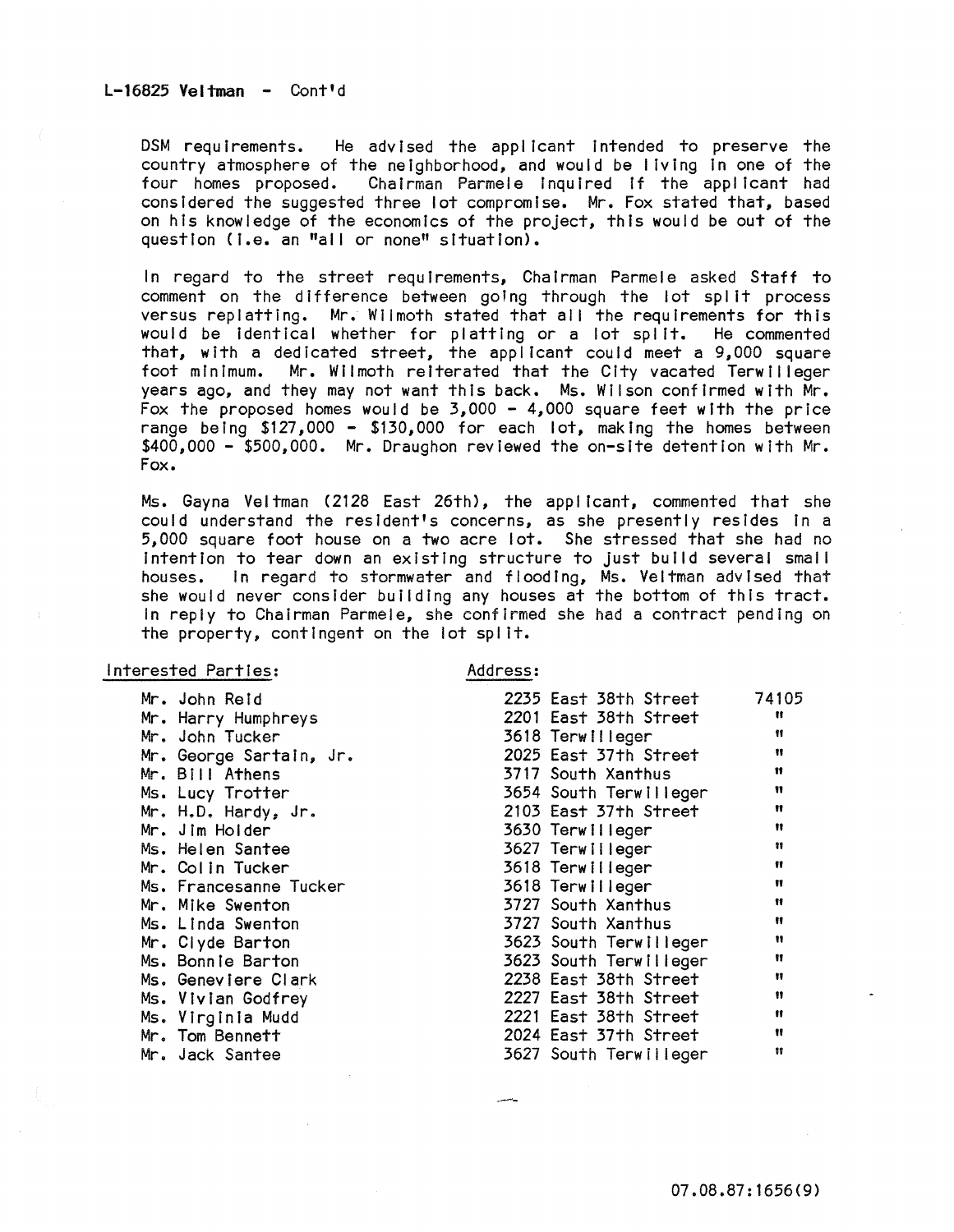All of the above listed parties spoke in protest to the lot split application. Flooding and water run-off prompted the greatest objection, while some felt the proposed lot sizes would be incompatible with the Integrity and character of the neighborhood. The protestants commented on the uniqueness of this area of Tulsa and were united In a request for denial of the lot split in order to preserve this quality. Letters of protest and photos of the area were submitted and made exhibits for the record.

# Additional Comments and Discussion:

Ms. Kempe commented that the residents could offer themselves some protection with RS-1 zoning. Mr. Linker advised that the TMAPC was limited as to what could be done on a lot split application, in that they could only do what was permitted under the Subdivision Requiations. In could only do what was permitted under the Subdivision Requiations. this particular case, the density has been set by zoning, and In a normal situation, the private covenants would require a more severe development standard than that permitted under the zoning, but covenants have not been mentioned. Chairman Parmele, acknowledging that the TMAPC cannot Involve themselves with covenants, stated that the Commission can, and does, look at compatibility with the neighborhood. In this regard, Mr. Linker asked Chairman Parmele if he was referring to the shape of the lots, the density, etc. as the Commission needed to be cautious; from a legal point of view, there must be a basis In the ordinance and regulations for denial that the Legal Department could defend.

Mr. Draughon Inquired If the condition for a BOA variance offered enough legal justification for denial. Mr. Linker commented that the objections have been directed to density, not street frontage, and this waiver request deals with the frontage Issue. He added that all of the proposed lots met the density requirements under the zoning. Mr. Carnes commented that, as Commissioners, he felt they had the right to make a decision based on the use of the surrounding property. Mr. Paddock commented he felt the District 6 Comprehensive Plan was an important part of the defense for the actions of this Commission, should the Commission deny this lot spl It waiver. Mr. Gardner stated that he felt Legal Counsel was not instructing the TMAPC on what to do, but merely that whatever they did, It should be based on something that Legal could defend. Mr. Gardner pointed out the similarity of nearby tracts to the subject tract and, although the applicant stated he could not use the suggested three lots, the Commission was not obi Igated to give the applicant what he could use. Mr. Gardner suggested that, rather than a flat denial, there might be some other consideration that would offer a more solid legal foundation. In reply to Mr. Draughon regarding the BOA variance, Mr. Linker clarified the reason this application required a variance was due to the lack of frontage on the street. Mr. Linker continued by stating that, should the Commission determine for some reason (I.e. health, safety and welfare) the lots not having frontage was Improper or would cause problems, then there might be a basis, under the Subdivision Regulations, for denial. He added that he felt there was not a basis for denial just on the protests of the residents or the density Issue, as there was similar density In the area and the zoning permitted the requested density.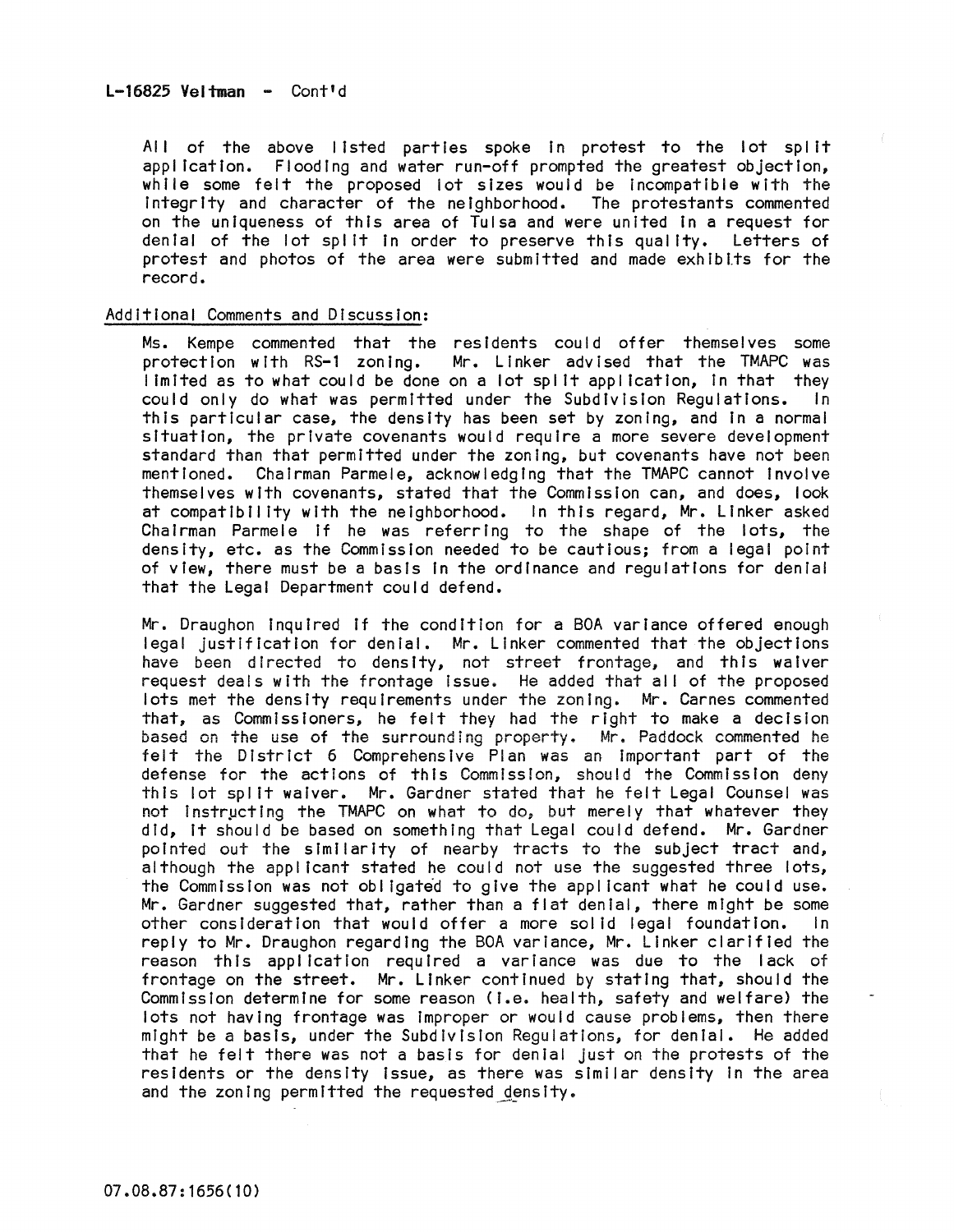# $L-16825$  Veltman - Cont'd

# Applicant's Rebuttal:

Mr. Fox stated the applicant shared the concerns expressed regarding flooding, and should they not be able to meet the DSM requirements, then the applicant would not be able to develop the property as proposed. In response to Mr. Fox regarding the drainage Issue, Mr. linker commented that, other than assuring this would be submitted for DSM review, this technically should not concern the TMAPC in this matter. Further, it should should not concern the TMAPC in this matter. not be a concern in the BOA matter, because DSM requirements must be compl led with In order to al low development.

Mr. Fox reiterated the average lot size was 15,000 square feet, and the houses to be built should be not construed as townhouses, as was Impl led by some protestants. He stressed these were to be single-family houses. Mr. Fox confirmed with Mr. linker that private access, In and of Itself, was not grounds for denial of a lot spl It. In reply to Mr. Draughon, Mr. Fox confirmed that fees-In-I leu-of had never been brought up nor mentioned at the TAC's meeting, and he had a letter from DSM that the applicant would be required to detain stormwater.

### Review Session:

Mr. Carnes moved for denial of the lot spilt application. Mr. Paddock admitted to having a real problem with this application, In that legal Counsel was advising the Commission to really consider their action should they vote for denial, plus the fact that Staff had not recommended against this. While, on the other hand, the Commission had to determine the role of the Comprehensive Plan In zoning and lot spl It matters such as this. Mr. Paddock stated he personally felt that this application was not in accordance with the District 6 Plan, the proposed development would not be compatible, and the effect of this would Impair the Integrity of the residential neighborhood. To add to the quandary, Mr. Paddock stated that legal was advising the Commission's "hands were tied" and they could not do anything but approve this and ieave other matters to the BOA.

Mr. linker commented that the was not advising the CommissIon's hands were tied, but he was trying to offer guidance to the proper consideration In this matter, and the issue before the Commission was the issue that required waiver of the Subdivision Regulations. Mr. Gardner agreed, In that he did not Interpret legal's statement to mean that the TMAPC had to approve this appl icatlon. He stated that, should the Commission deny this, they do so on a basis that would offer legal something of substance, I.e. four lots being too many to be compatible, two lots being acceptable, etc.

Ms. Wilson clarified that 36th Street was a residential col lector street. Mr. Carnes stated that, In his opinion, there was not that much usable land due to the private street location, detention pond requirements, etc.; therefore, he suggested two lots as being more acceptable to the Commission and the protestants. Mr. Paddock echoed Mr. Carnes' suggestion In that two lots would be more appropriate, while four lots certainly were not appropriate. Mr. Doherty commented that it became a question as to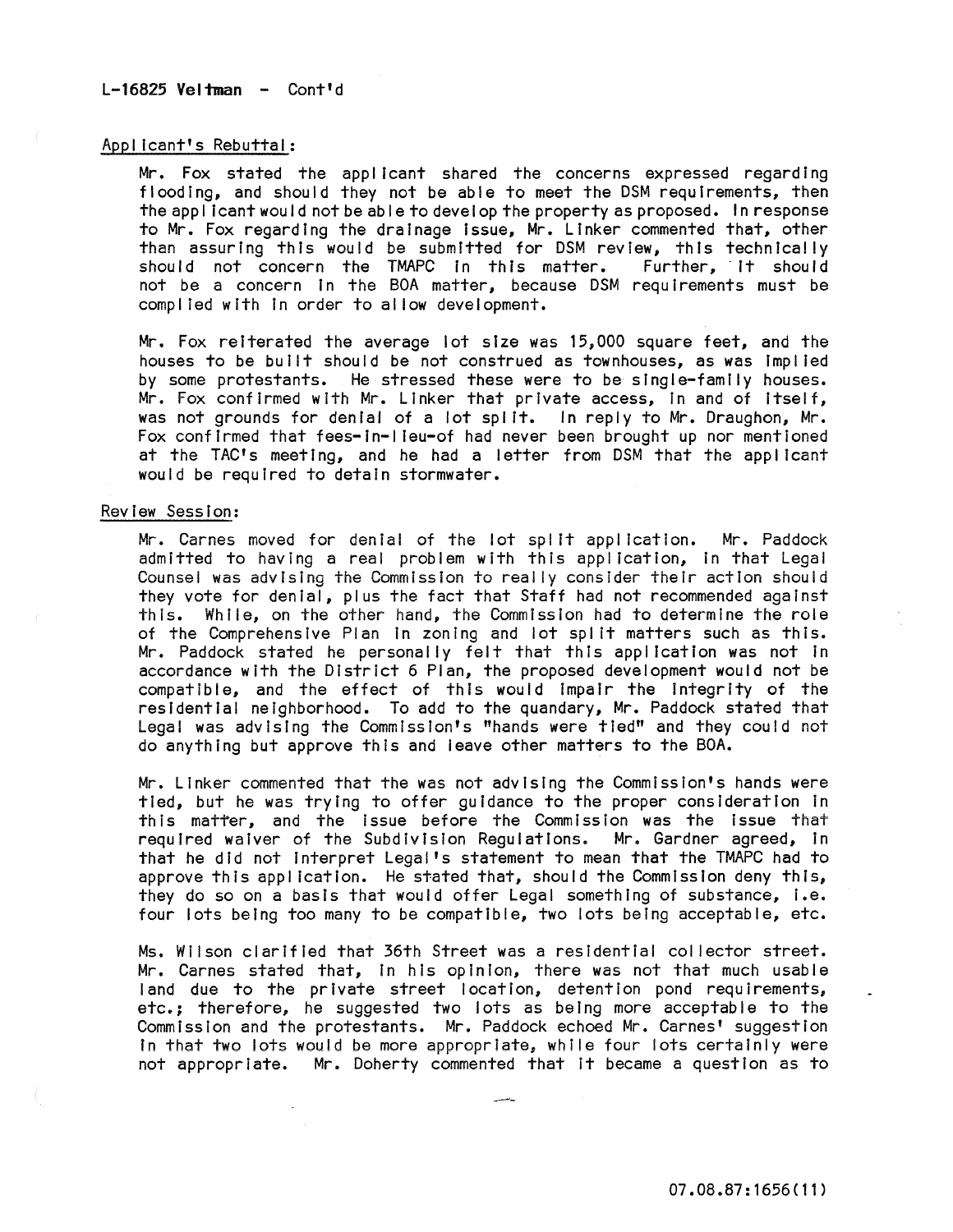what was adequate under the zoning and current usage, and he felt that the size of the proposed lots was adequate for single-family houses. Therefore, he was against the motion for denial. Chairman Parmele stated he, too, was having a problem with this application as he felt four lots were too many, while two might be reasonable. Based on this reason and his observance of the area and the few small lots In this area, he did not feel the proposal would be compatible with the existing neighborhood.

### TMAPC ACTION: 8 members present

On MOTION of CARNES, the Planning Commission voted 7-1-0 (Carnes, Draughon, Kempe, Paddock, Parmele, Wilson, Woodard, "aye"; Doherty, "nay"; no "abstentions"; Crawford, Rice, VanFossen, "absent") to DENY the Lot Split Waiver for L-16825 Veltman.

Discussion after the vote questioned the need to proceed with the BOA variance. It was determined that, as the variance dealt with the private street Issue, the BOA hearing would be needed regardless of the number of lots to be spl It. Mr. Fox Impl led he might consider a continuance request for the BOA hearing In order to amend the application, and stated the protestants could call the INCOG offices to verify a possible 60 day continuance.

### LOT SPLITS FOR DISCUSSION:

L-16741 Greenwell (1792) W of the SW/c of 27th Street & 49th West Avenue (RS)

In the opinion of the Staff, the lot split meets the Subdivision and Zoning Regulations, but since the lot is Irregular in shape, notice has been given to the abutting owner(s). Approval Is recommended.

### TMAPC ACTION: 8 members present

On MOTION of CARNES, the Planning Commission voted 7-0-1 (Carnes, Doherty, Draughon, Kempe, Parmele, Wilson, Woodard, "aye"; no "nays"; Paddock, "abstaining"; Crawford, Rice, VanFossen, "absent") to APPROVE L-16741 Greenwell, as recommended by Staff.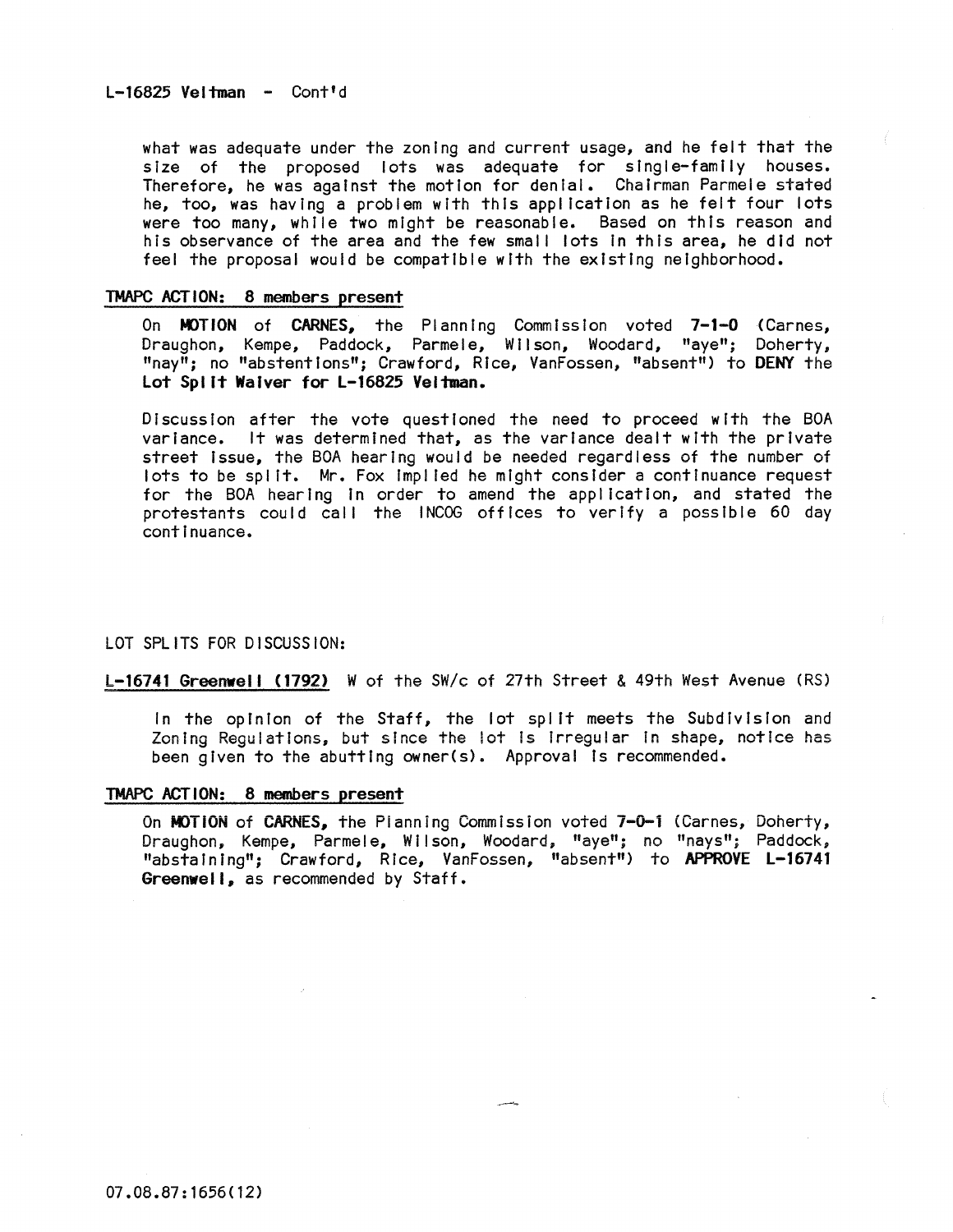# ZON ING PUBLIC HEARING:

Application No.: Z-6151 Applicant: Peoria Office Park location: NE/c of South Peoria & East 56th Street Size of Tract: .78 acres, approximate

Present Zoning: OL<br>Proposed Zoning: OM Proposed Zoning:

Date of Hearing: July 8, 1987 Continuance Requested for: August 12, 1987

# TMAPC ACTION: 8 members present

On MOTION of KEMPE, the Planning Commission voted 8-0-0 (Carnes, Doherty, Draughon, Kempe, Paddock, Parmele, Wilson, Woodard, "aye"; no "nays"; no "abstentions"; Crawford, Rice, VanFossen, "absent") to CONTINUE Consideration of Z-6151 Peoria Office Park until Wednesday, August 12, 1987 at 1:30 p.m. In the City Commission Room, City Hall, Tulsa CIvic Center.

### \* \* \* \* \* \* \*

Application No.: Z-6166 & PUD 179-0 Applicant: Young (Wenrick) Present Zoning: OL Proposed Zoning: CS Location: S/slde of 71st, One-Half Mile East of Memorial Size of Tract: 6.6 acres, approximate

Date of Hearing: July 8, 1987 Continuance Requested for: July 22, 1987

### TMAPC ACTION: 8 members present

On MOTION of DOHERTY. the Planning Commission voted 8-0-0 (Carnes, Doherty, Draughon, Kempe, Paddock, Parmele, Wilson, Woodard, "aye"; no "nays"; no "abstentions"; Crawford, Rice, VanFossen, "absent") to CONTINJE Consideration of Z-6166 & PUD 179-0 Young (Wenrick) until Wednesday, July 22. 1987 at 1:30 p.m. In the City Commission Room, City Hall, Tulsa Civic Center.

### \* \* \* \* \* \* \*

Appl ication No.: Z-6167 Applicant: Dean<br>Location: 1441 1441 South St. Louis Size of Tract: 50' x 140'

Present Zoning: OL Proposed Zoning: CS

Date of Hearing: July 8, 1987 Presentation to the TMAPC by: Mr. Nelson Dean, 1728 South Erie (743-0469)

# Relationship to the Comprehensive Plan:

The District 6 Plan, a part of the Comprehensive Plan for the Tulsa Metropolitan Area, designates the subject property Medium Intensity - No Specific Land Use and Consideration Area-A (BusIness Subarea).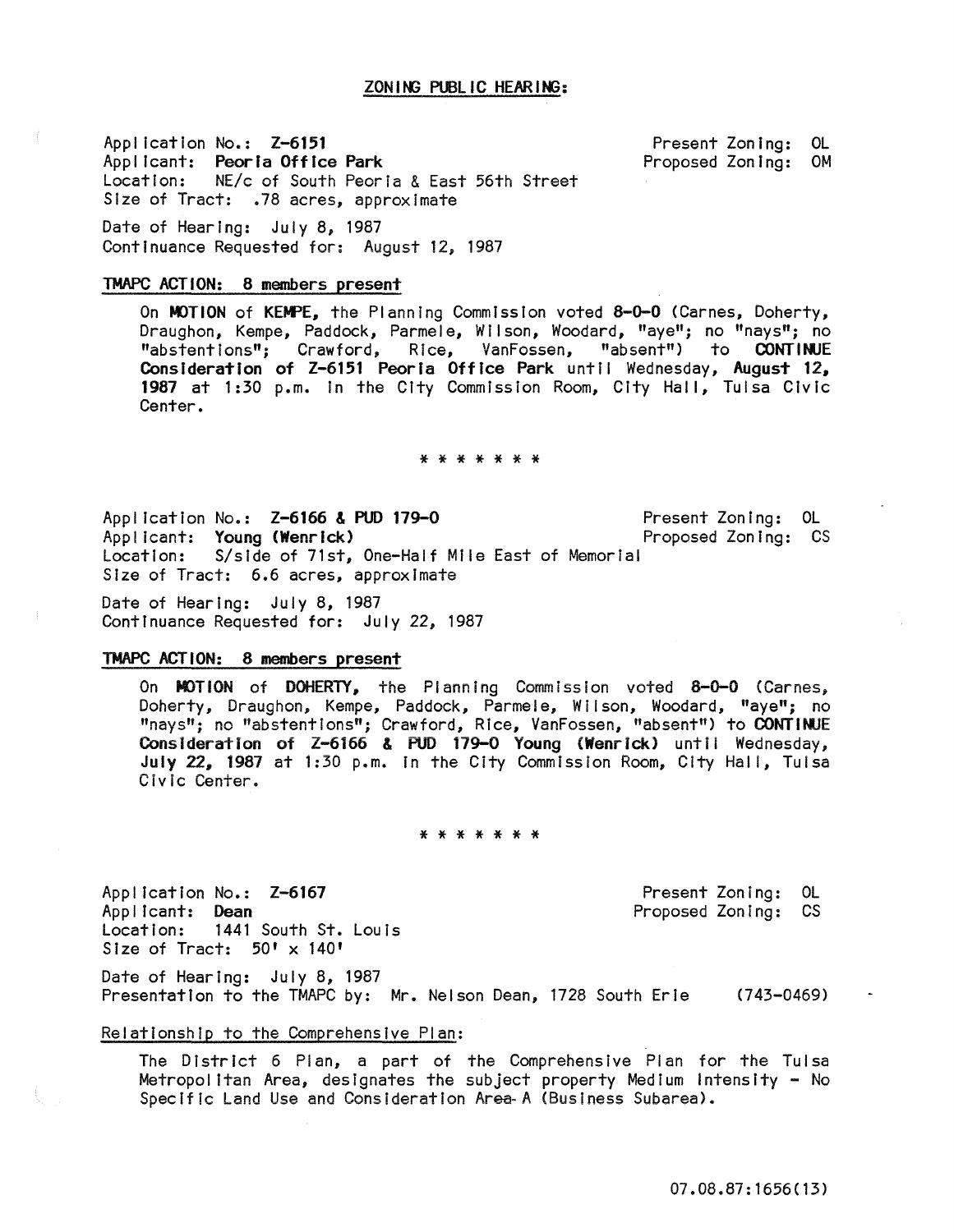According to the "Matrix Illustrating District Plan Map Categories RelatIonship to Zoning Districts," the requested CS District may be found In accordance with the Plan Map.

# Staff Recommendation:

Site Analysis: The subject tract is  $50'$  X 140' in size and is located north of the northeast corner of East 15th Street South and South St. Louis Avenue. It Is partially wooded, gently sloping, contains a single-family dwelling and is zoned OL.

Surrounding Area Analysis: The tract Is abutted on the north by a single-family dwelling zoned RS-3; on the east by a single-family dwelling zoned CS and RS-3. South of the subject tract is a parking lot for a commercial building zoned OL. The building itself, with frontage on East 15th Street, is zoned CH. West, across St. Louis Avenue, is a singlefamily dwel ling zoned CS.

Zoning and BOA Historical Summary: CS zoning has been approved in the Immediate area Including across the street to the west along with an OL buffer to the north of the CS district by Study Map.

Conclusion: The District 6 Comprehensive Plan encourages offices and off-street parking both north and south of 15th Street as buffers (3.4.1.2>. The subject property does not front 15th Street and Its only access is to a minor residential street. Unless the property is to be developed with the 15th Street properties, the Staff cannot support the zoning change. Rezoning the subject tract to commercial would require extending the OL buffer north which is a further encroachment to the residences.

Therefore, Staff recommends DENIAL of Z-6161 due to the existing zoning and development patterns In the Immediate area.

# Appl icant's Comments:

Mr. Nelson Dean advised that he Intended to build a gift shop which also provide parking off-street. Mr. Dean submitted photos of the area to show the condition of the existing buildings which he plans to remove. Mr. Dean pointed out that across the street from the subject property was CS zoning, and the shape and size of his lot would not permit him to develop a shopping center, should CS be granted, and his only intent was for the gift shop. He pointed out that one of the major problems along this portion of 15th Street was parking, and he was offering part of the proposed parking on his lot to one of the local restaurants. Mr. Dean advised that his lot would provide 16 additional parking spaces, while he would only be needing two or three spaces for his gift shop. He pointed out that should he use the current OL zoning for an office development, there would most likely be a greater need for parking.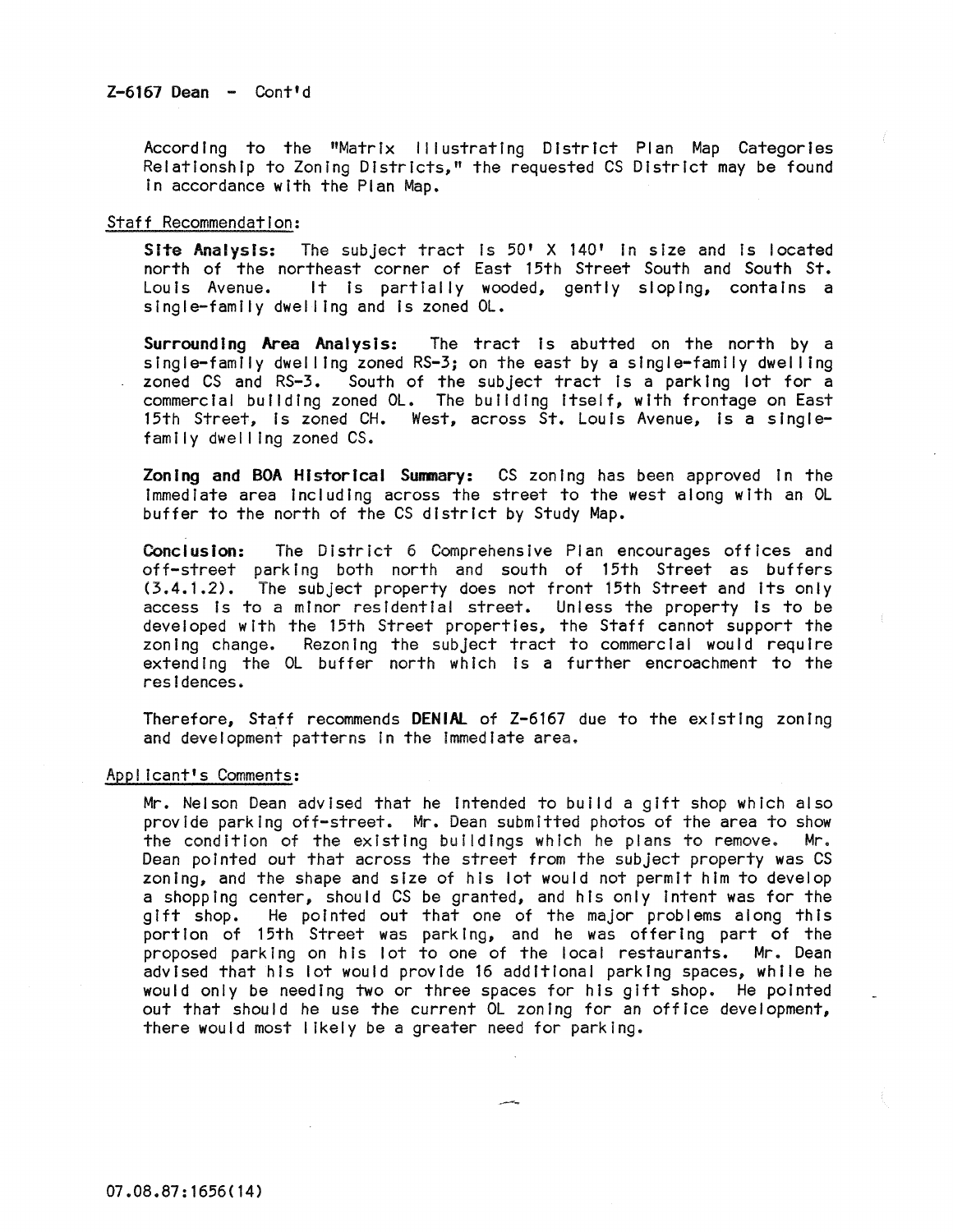Mr. Paddock asked Staff clarify the contradiction between the Case Report which states this to be in accordance, and the Staff recommendation which states this as a may be found in accordance. Mr. Gardner stated that this, obviously, conflicts with the statement of the Plan, which was why Staff changed this to may be found. Mr. Gardner continued by commenting that 15th Street was In a state of redevelopment or refurbishment, with the Intent to keep commercial along 15th Street, using the properties north and south for additIonal parking. However, he pointed out that a physical fact the Commission could consider was that the applicant was developing his property by himself, with the only access available being from a side street.

### Interested Parties:

Mr. and Mrs. R.A. Brewer (5327 South 30th West Avenue), who own a business at 1512 East 15th, stated concerns about any commercial development that would not provide Its own parking, or would Increase the parking problem In this area. Mr. Brewer, after learning of the proposed use, stated he had no objection as long as additional parking was being provided. He added that he felt part of the problem was a lack of communication as they had not been able to contact Mr. Dean, and after learning the situation he had no real problem with the proposal.

Mr. Vincent Reed (1502 South Boulder), owner of Cherry's on Cherry Street, stated no objection if additional parking was to be provided, and the development was to be a small retail space.

### TMAPC ACTION: 8 members present

On MOTION of DOHERTY, the Planning Commission voted 8-0-0 (Carnes, Doherty, Draughon, Kempe, Paddock, Parmele, Wi Ison, Woodard, "aye"; no "nays"; no "abstentions"; Crawford, Rice, VanFossen, "absent") to APPROVE Z-6167 Dean for CS zoning.

# legal Description:

Lots 35 and 36, Block 12, Forest Park Re-amended Addition to the City of Tulsa, Tulsa County, State of Oklahoma.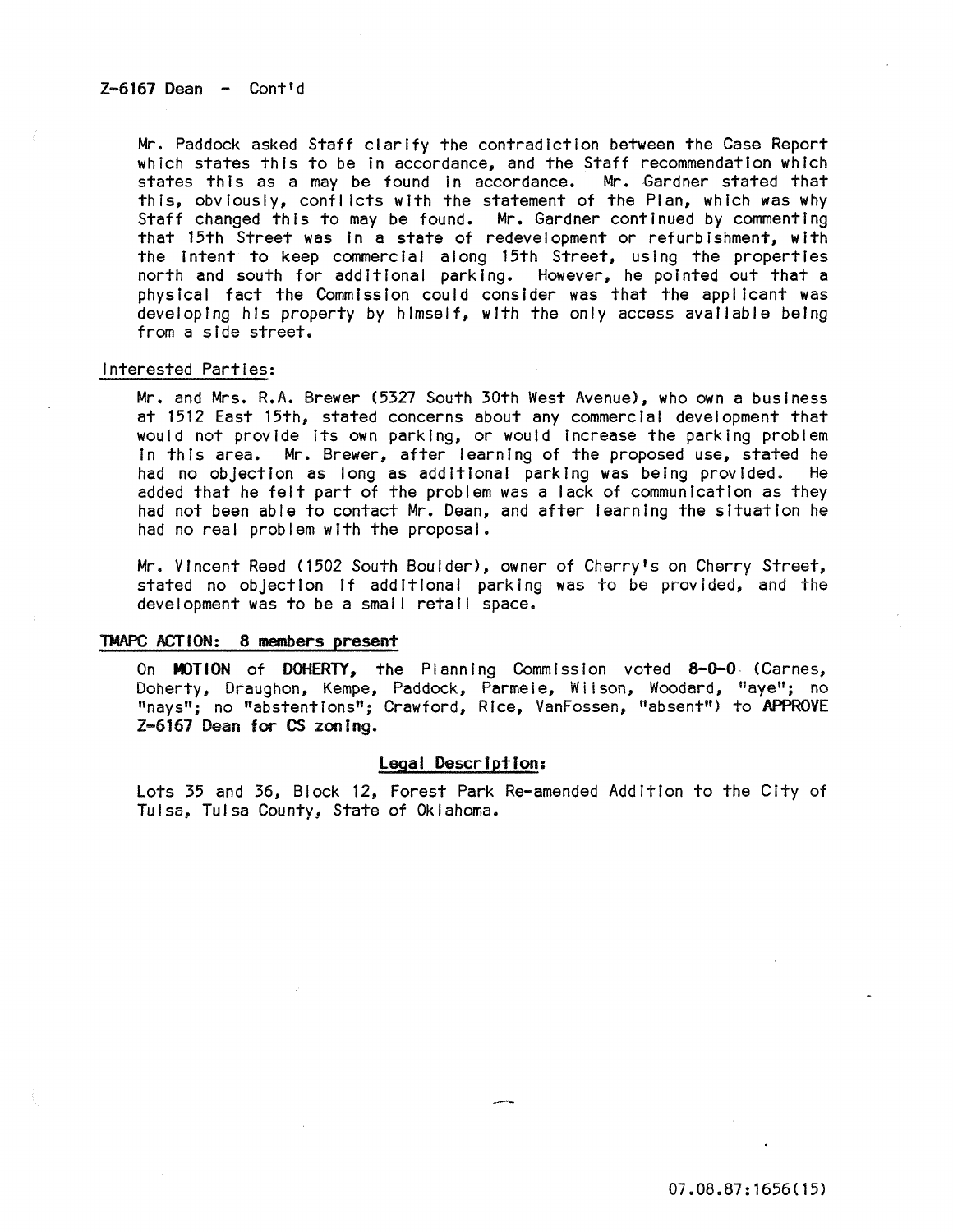# OTHER BUSINESS:

PUD 405: South of the *SWlc* of East 91st Street and South Memorial Drive

### Staff Recommendation: Detail Sign Plan

June 24, 1987: The subject tract is located south of the southwest corner of East 91st Street and South Memorial Drive and Is Included In Development Area l-A of PUD 405. This Development Area has been approved for the sale of new and used automobiles and has been developed for several automobile dealerships for which ground and monument signs have been requested. One monument sign and six ground signs are proposed to be located along Memorial, East 91st and 92nd Streets.

The signs are designed with a coordinated style of materials and architecture, and display surface areas and sign heights are In accordance with the Development Standards of PUD 405. Therefore, Staff recommends APPROVAl of the proposed monument and ground signs as follows:

- (1) Subject to the submitted plans and locatlonal drawings.
- (2) That no portion of a sign be located over a public right-of-way. Further, that no portion of a sign be constructed on a public or private utility easement without the prior concurrence of any effected agency.

July 8, 1987: The TMAPC heard this application June 24, 1987 and approved the main monument sign for Joe Marina Motors. Action was continued on the remaining signs to give Staff the opportunity to evaluate revised sign proposals submitted just prior to the meeting. Based upon Staff review, the proposed signs are In accordance with the Development Standards.

Therefore. Staff recommends APPROVAL of the proposed Detail Sign Plans subject to the fol lowing conditions:

- (1) Subject to the submitted plans and locatlonal drawings.
- (2) That no portion of a sign be located over a public right-of-way. Further, that no portion of a sign be constructed on a public or private utility easement without the prior concurrence of any effected agency.

# TMAPC ACTION: 8 members present

On MOTION of DRAUGHON, the Planning Commission voted 7-0-1 (Carnes, Doherty, Draughon, Kempe, Parmele, Wilson, Woodard, "aye"; no "nays"; Paddock, "abstaining"; Crawford, Rice, VanFossen, "absent") to APPROVE the Detail Sign Plan for PUD 405, as recommended by Staff.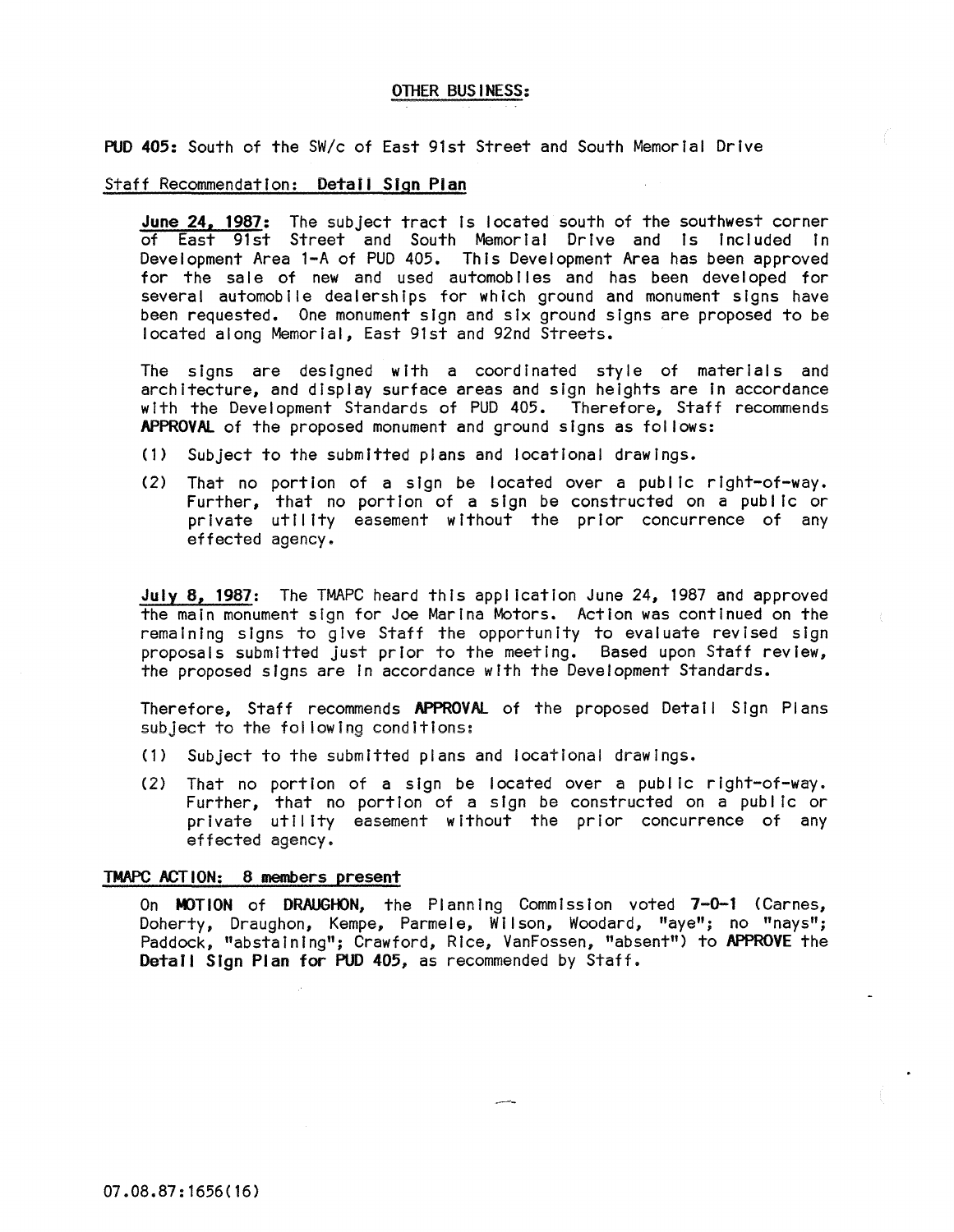In regard to the Subdivision Regulations and lot splits, Mr. Linker briefly reviewed the Legal Department's position on this matter and the effect these cases couid have on future zoning/subdivision matters before the TMAPC.

There being no further business, the Chairman declared the meeting adjourned at 5: 14 p.m.

Dafe Approved Chairman

**ATTEST** Şecretary